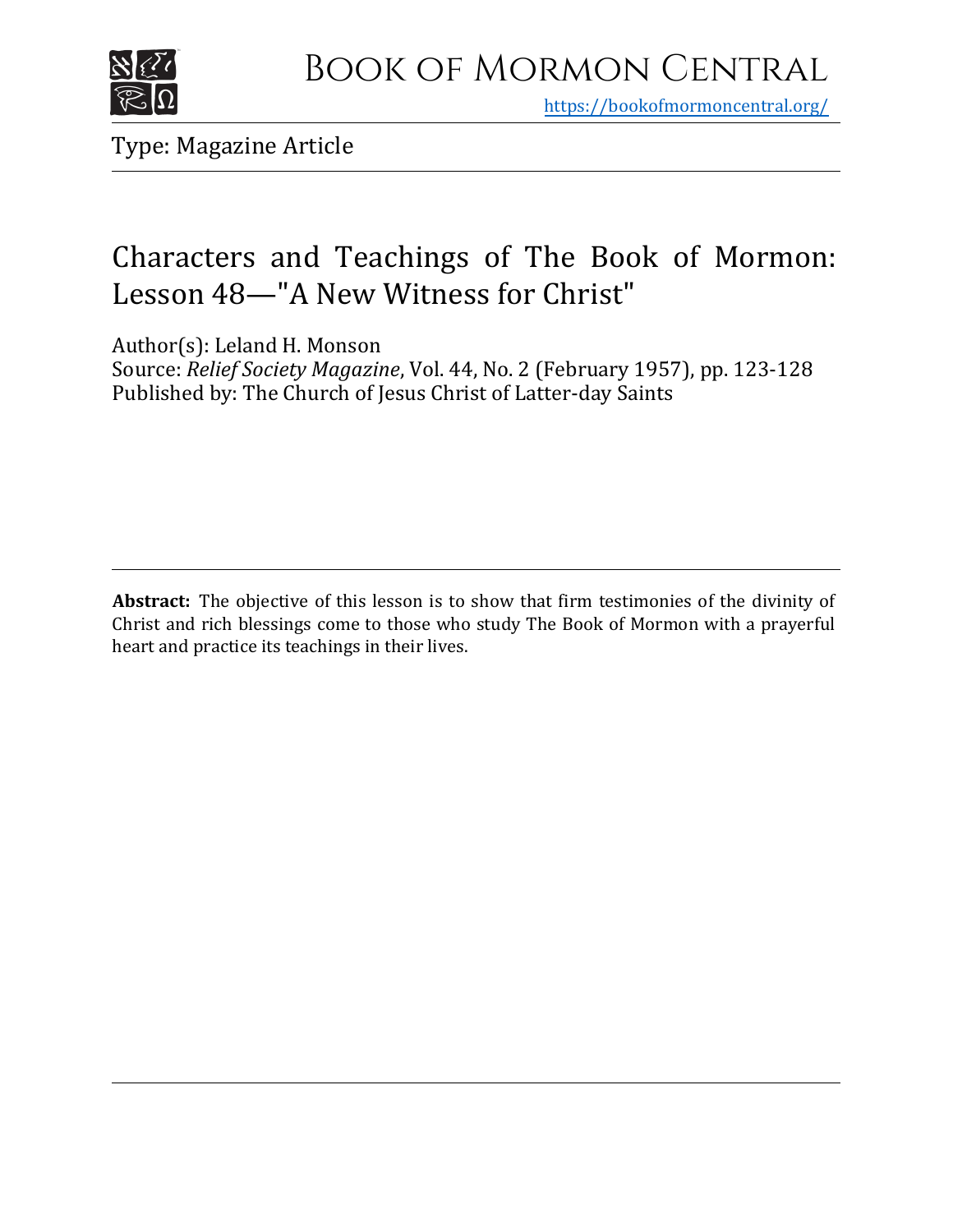

*¿Jkeology—*Characters and Teachings of The Book of Mormon

Lesson 48—"A New Witness for Christ"

# *Elder Leland H. Monson*

For Tuesday, May 7, 1957

Objective: To show that firm testimonies of the divinity of Christ and rich blessings come to those who study The Book of Mormon with a prayerful heart and practice its teachings in their lives.

NOW that we have completed our study of The Book of Mormon and have read its pages according to the instructions of Moroni, we are entitled to the promised blessings:

And when ye shall receive these things, I would exhort you that ye would ask God, the Eternal Father, in the name of Christ, if these things are not true; and if ye shall ask with a sincere heart, with real intent, having faith in Christ, he will manifest the truth of it unto you, by the power of the Holy Ghost (Moroni  $10:4$ ).

We should not expect the fulfillment of the promise, however, if we have not met all of the conditions. We must have asked the Eternal Father ". . . with a sincere heart, with real intent, having faith in Christ . . ." and we must have read the book.

As we contemplate the message of this great book, we should become convinced that Latter-day Saints do not need to rely upon external evidence, powerful as it is, to gain a testimony of the book. We can, from following Moroni'<sup>s</sup> exhortation, know that it is all that it purports to be, a record of the Jaredites and the Nephites and the Lamanites, divinely preserved and brought forth in this, the last dispensation of the fulness of times to reaffirm and re-establish in the minds of men ". . . that Jesus is the Christ, the Eternal God, manifesting himself unto all nations . . ." (Title Page of The Book of Mormon).

The record contains the fulness of the gospel as delivered to the Nephites, and will, according to the Prophet Joseph Smith, bring us, by following its precepts, nearer to God than any other religious book. The Prophet Joseph Smith wrote: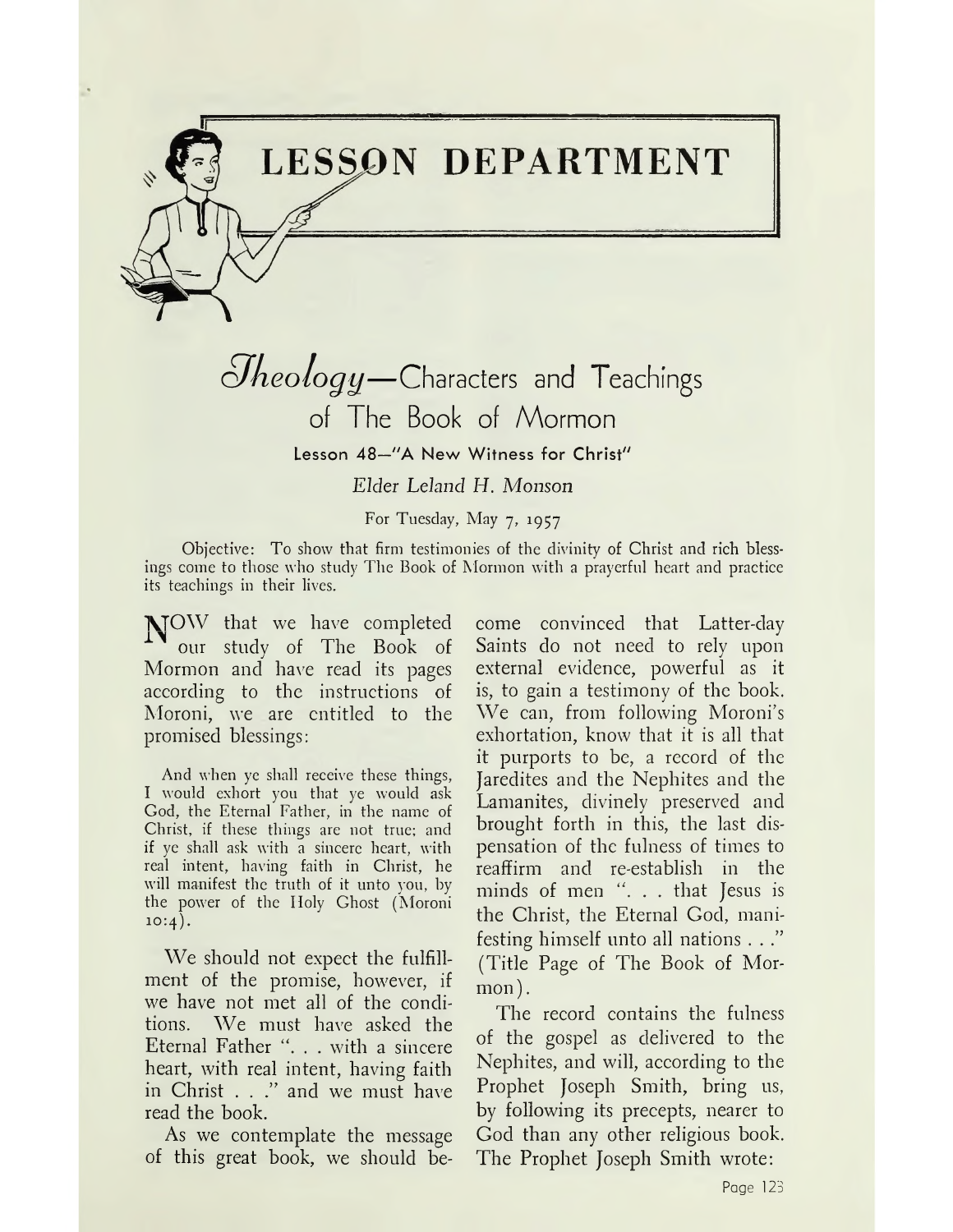... <sup>I</sup> told the brethren that the Book of Mormon was the most correct of any book on earth, and the keystone of our religion, and a man would get nearer to God by abiding by its precepts, than by any other book  $(D, H, C, IV,$  page  $461)$ .

President Joseph F. Smith stated that The Book of Mormon is:

. . . the only book written which has the personal endorsement of God by His voice (The *Voice From the Dust).*

And President Heber J. Grant, informing us about his experience with The Book of Mormon, wrote:

As a boy of fifteen I read, carefully and prayerfully, the Book of Mormon, and there came into my heart an abiding and firm testimony of its divine authenticity. From that day to this its wonderful teachings have been a comfort, a blessing and a guide to me.

I thank God from the bottom of my heart that I read the life of Nephi in my youth. I fell in love with him then, and his life has influenced mine for good more than that of any other character in ancient history, sacred or profane—save only the Redeemer of the world (The Voice From *the Dust).*

In an article entitled, "Books That Influenced America," a selection was made of the one hundred books printed before 1900 which had the most influence on the life and culture of the American people. In a chronological list of the books appears the name of The Book of Mormon.

This book, however, has not only had an influence upon the lives of Americans, it has influenced all others from the various countries of the world who have accepted its truth and embraced its teachings. In the 126 years since the first edition appeared, over 2,500,000 copies of The Book of Mormon have been

printed. With the possible exception of the Bible, The Book of Mormon has been translated into more languages than has any other book. Currently, editions of the book are available in twenty-one different languages: English, Danish, German, French, Italian, Welsh, Hawaiian, Swedish, Maori, Dutch, Samoan, Tahitian, Turkish, Japanese, Czechoslovakian, Armenian, Portuguese, Tongan, Deseret Alphabet, Spanish, Norwegian and Braille. It has also been translated into Hindoostani, Hebrew, Russian, Finnish, Hungarian, Serbo-Croatian, Filipino, Bulgarian, and Greek. However, it has not, as yet, been published in these languages. Thus we see that The Book of Mormon has gone forth as a. messenger of the truth to many peoples of many lands testifying of the divinity and resurrection of Jesus Christ.

#### *The Book of Mormon As* a *Witness for Christ*

Throughout The Book of Mormon history the prophets taught the peoples on this Western Hemisphere about the coming of the Savior, his mission here upon the earth, and the fact that, after his resurrection, he would visit the people on the Western Hemisphere.

On this continent, as on the eastern, Jesus manifested himself from time to time to his faithful servants, before his coming in the flesh. He was the guide of his people, the guardian of the church and the revealer of the mind and will of the Godhead (Dictionary of *The Book of Mormon,* by Elder George Reynolds, page 133, 1954 edition).

When Jesus appeared unto the Nephites in the flesh he did so as a glorified, resurrected Being coming out of the heavens. He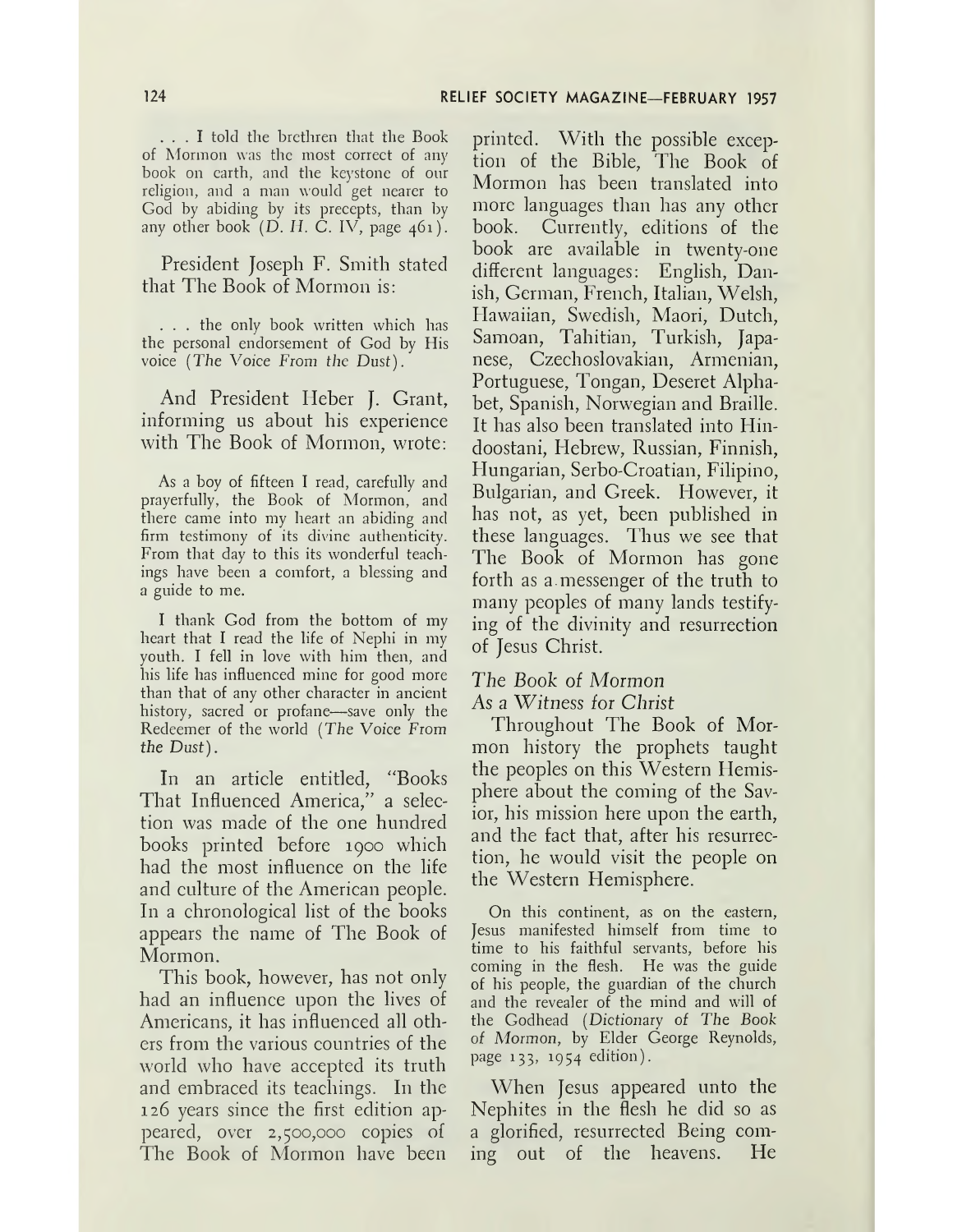#### **LESSON DEPARTMENT 125**

stretched forth his hand to the multitude saying:

. . . behold, I am the light and the life of the world; and I have drunk out of that bitter cup which the Father hath given me, and have glorified the Father in taking upon me the sins of the world, in the which I have suffered the will of the Father in all things from the beginning.

And it came to pass that when Jesus had spoken these words the whole multitude fell to the earth; for they remembered that it had been prophesied among them that Christ should show himself unto them after his ascension into heaven.

And it came to pass that the Lord spake unto them saying:

Arise and come forth unto me, that ye may thrust your hands into my side, and also that ye may feel the prints of the nails in my hands and in my feet, that ye may know that I am the God of Israel, and the God of the whole earth, and have been slain for the sins of the world. . . . and this they did do, going forth one by one until they had all gone forth, and did see with their eyes and did feel with their hands, and did know of a surety and did bear record, that it was he, of whom it was written by the prophets, that should come  $(3 \text{ Nephi } 11:11-15)$ .

After Jesus' ministry here upon the earth, he continued to guide and direct the Nephite peoples, manifesting himself from time to time unto his chosen prophets. Moroni testifies of this, for in his farewell to the Gentiles he writes:

And then shall ye know that I have seen Jesus, and that he hath talked with me face to face, and that he told me in plain humility, even as a man telleth another in mine own language, concerning these things:

And now, I would commend you to seek this Jesus of whom the prophets and apostles have written, that the grace

of God the Father, and also the Lord Jesus Christ, and the Holy Ghost, which beareth record of them, may be and abide in you forever. Amen (Ether 12:39, 41)-

#### *The Book of Mormon As* a *History*

The Book of Mormon is a history of ancient peoples upon the American continent. It portrays their problems and struggles, the exhortations of their prophets and leaders, and the ministry of the resurrected Savior among them as he organized his Church and established its principles and ordinances.

Those principles which governed and promoted successful and happy living among those ancient peoples have not changed. The truths are eternal. Father Lehi, in teaching his children, said, ". . . men are, that they might have joy" (2 Nephi 2:25); and each succeeding prophet throughout the entire scripture relates how this joy may be obtained, not only in this life but in the life to come. The mighty prophet, Alma, expressed this fundamental truth in these words:

. . . inasmuch as ye shall keep the commandments of God ye shall prosper in the land ... for <sup>I</sup> do know that whosoever shall put their trust in God shall be supported in their trials, and their troubles, and their afflictions, and shall be lifted up at the last day  $(Alma 36:1, 3)$ .

Alma says that through following this advice, ". . . the Lord doth give me exceeding great joy in the fruit of my labors"  $(\text{Alma } 36:25)$ . (See also Alma 41:5-7; Mosiah 1:7; <sup>2</sup> Nephi 1:20; <sup>1</sup> Nephi 22:31; <sup>1</sup> Nephi 4:14.)

*Contents of The Book of Mormon* The Book of Mormon was translated in a little over two months by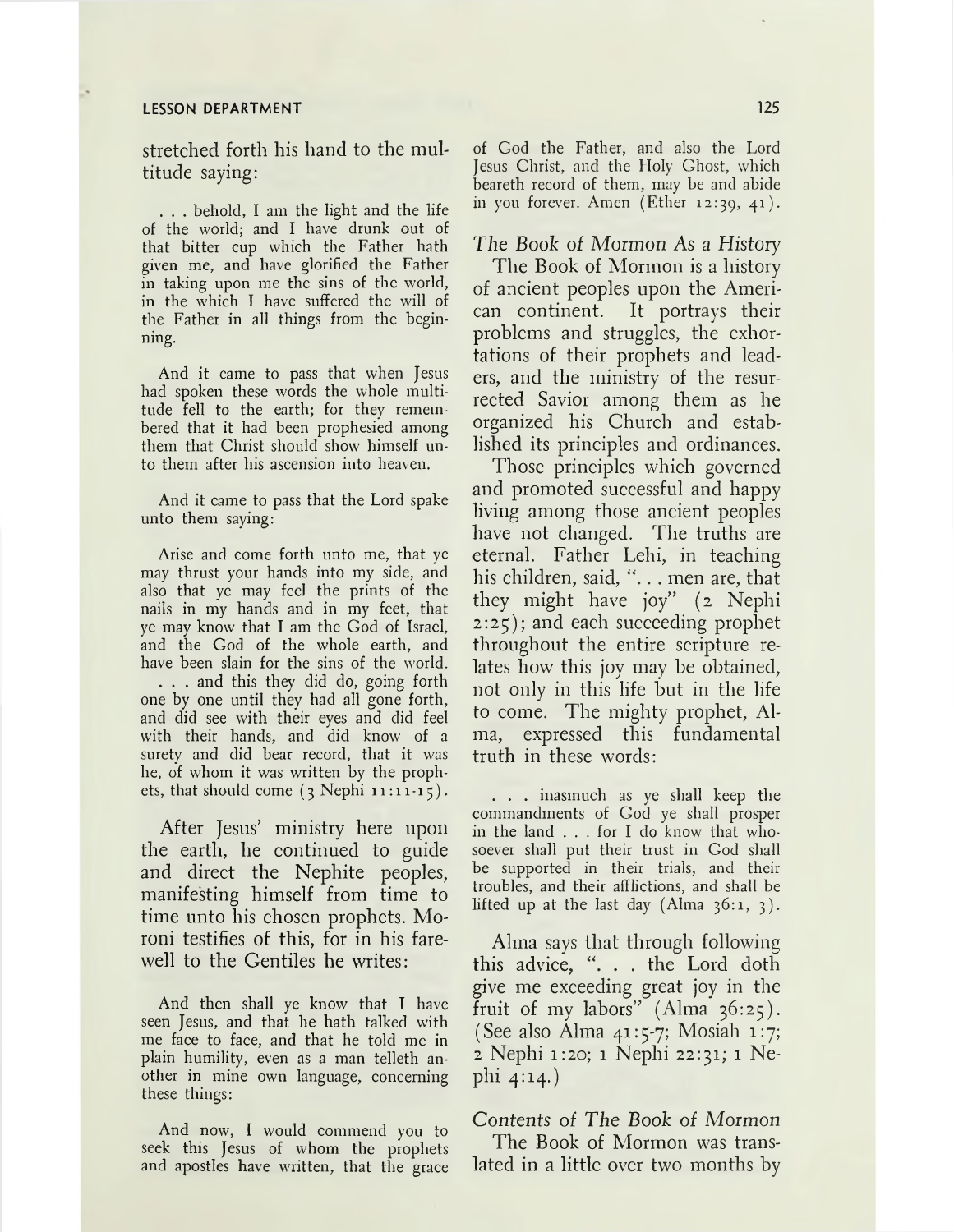a young man in his middle twenties who had relatively little schooling. No human being, regardless of his background, training, and ability could, of himself, have created such a monumental work in so short a time. The book consists of 522 pages and has:

. . . fifteen main parts or divisions, known, with one exception, as books, each designated by the name of its principal author (Book of Mormon, Brief Analysis of The Book of Mormon).

Elder Hugh B. Brown states that it has:

. . . fifty-four chapters dealing with wars, twenty-one historical chapters, fiftyfive chapters on visions and prophecies . . . seventy-one chapters on doctrine and exhortation, twenty-one chapters on the ministry of Christ.

As a literary work, Elder Brown points out, The Book of Mormon employs:

. . . figures of speech, similies, metaphors, narrations, exposition, description, oratory, epic, lyric, logic, and parables.. . .

For over one hundred years, some of the best students and scholars of the world have been trying to prove from the Bible that the Book of Mormon is false, but not one of them has been able to prove that anything in the Book of Mormon is not in strict harmony with the scriptures, with the Bible and with the Word of God ("The Profile of a Prophet," by Elder Hugh B. Brown).

### *The Book of Mormon Directed to* a Future *Generation*

The Book of Mormon is probably the only book ever written which is directed to a future, unseen generation. Nephi, the son of Lehi, says of his writings:

Nevertheless, I have received a commandment of the Lord that I should make these plates, for the special purpose that there should be an account engraven of the ministry of my people.

Upon the other plates should be engraven an account of the reign of the kings, and the wars and contentions of my people; wherefore these plates are for the more part of the ministry; and the other plates arc for the more part of the reign of kings and the wars and contentions of my people.

Wherefore, the Lord hath commanded me to make these plates for a wise purpose in him, which purpose I know not  $(1$  Nephi 9:3-5).

The Savior himself said:

. . . write the things which I have told you; and according to the time and the will of the Father they shall go forth unto the Gentiles  $(3 \text{ Nephi } 23:4)$ .

The prophet Mormon who abridged the large plates of Nephi and whose son Moroni, completed the writings and sealed them up, did so with the express conviction that they would be discovered and read by a generation which would long succeed them. In his own words, Mormon said:

Now these things are written unto the remnant of the house of Jacob; and they are written after this manner, because it is known of God that wickedness will not bring them forth unto them; and they are to be hid up unto the Lord that they may come forth in his own due time.

And this is the commandment which I have received; and behold, they shall come forth according to the commandment of the Lord, when he shall see fit, in his wisdom (Mormon  $5:12-13$ ).

Mormon also knew the book would be brought forth through the Gentiles:

... <sup>I</sup> have written them to the intent that they may be brought again unto this people from the Gentiles, according to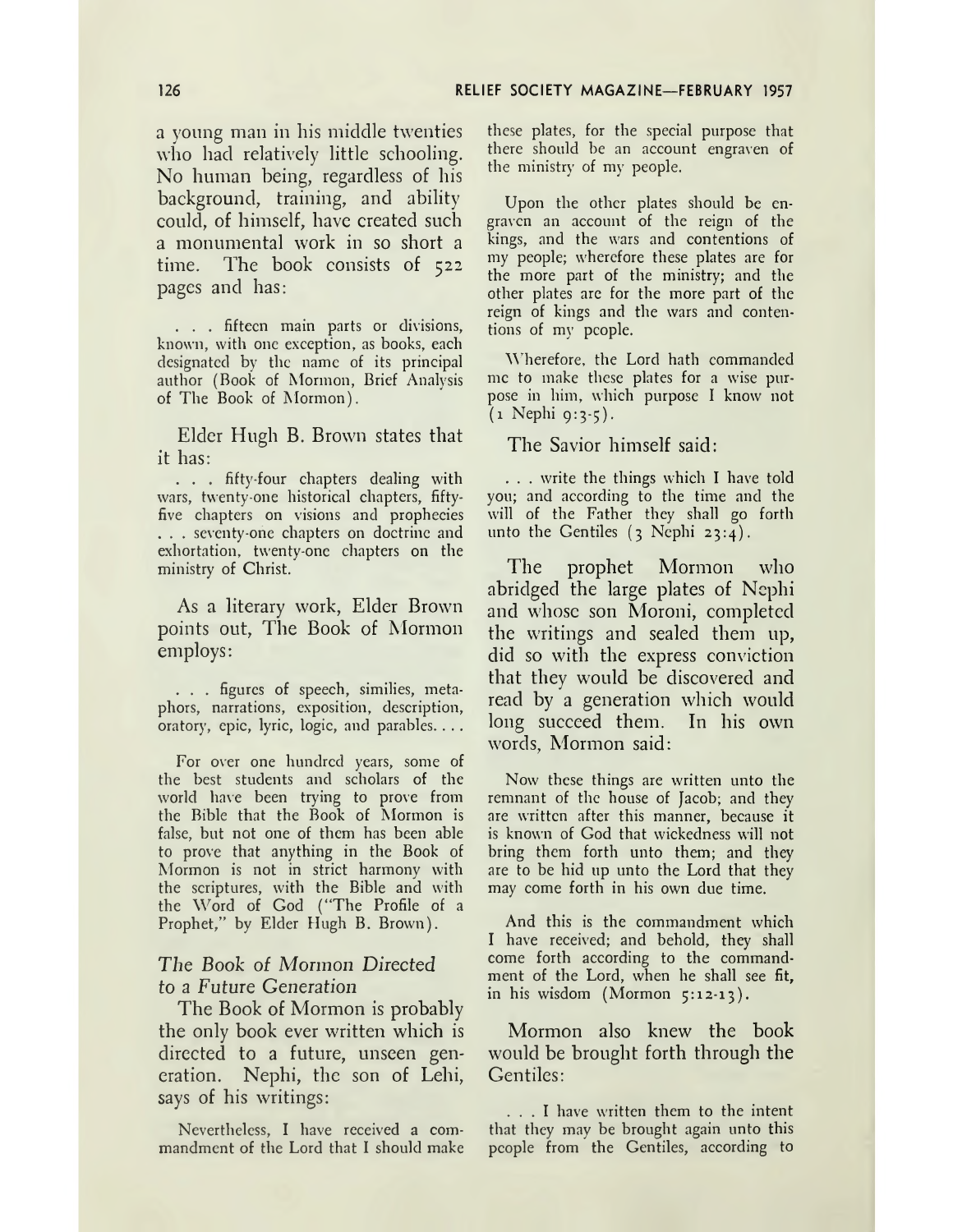#### **LESSON DEPARTMENT 127**

the words which Jesus hath spoken (3 Nephi 26:8).

And Moroni, before he sealed up the records, had this to say:

And it is by faith that my fathers have obtained the promise that these things should come unto their brethren through the Gentiles; therefore the Lord hath commanded me, yea, even Jesus Christ (Ether 12:22).

## *Prophecies Concerning the Time When the Book Should Be Brought Forth*

Moroni, in writing of Ether'<sup>s</sup> prophesies concerning when this book should be brought forth by the Gentiles, in the latter days, writes that this land should become:

... <sup>a</sup> choice land above all other lands, a chosen land of the Lord; wherefore the Lord would have that all men should serve him who dwell upon the face thereof;

And that it was the place of the New Jerusalem, which should come down out of heaven. . . .

Behold, Ether saw the days of Christ, and he spake . . . that a New Jerusalem should be built up upon this land, unto the remnant of the seed of Joseph, for . . . the Lord brought a remnant of the seed of Joseph out of the land of Jerusalem, that he might be merciful unto the seed of Joseph that they should perish not, even as he was merciful unto the father of Joseph that he should perish not.

Wherefore, the remnant of the house of Joseph shall be built upon this land; and it shall be a land of their inheritance; and they shall build up a holy city unto the Lord, like unto the Jerusalem of old. . . .

And there shall be a new heaven and a new earth; and they shall be like unto the old save the old have passed away, and all things have become new.

And then cometh the New Jerusalem;

and blessed are they who dwell therein, for it is they whose garments are white through the blood of the Lamb; and they are they who. . . .

. . . were scattered and gathered in from the four quarters of the earth, and from the north countries, and are partakers of the fulfilling of the covenant which God made with their father, Abraham (Ether  $13:2 \text{ ff.}.$ 

*Influence of The Book of Mormon*

Here is a book which is considered to be divine scripture by only approximately one per cent of the population of the United States. Yet, it has influenced this small group of people so profoundly as to have changed the course of American history. It has become the religious persuader which has altered the lives of thousands of people all over the world and, as such, has caused many to leave their homes, sever their ties with loved ones, and adopt new ways of life, often in a strange land.

The grandeur of this volume was summed up beautifully by Elder Adam S. Bennion who said:

Hours spent with this book are hours spent with the Master and His holy prophets. They are hours which will bring to the reader an inspiration and an enrichment of spirit almost beyond comprehension. Indeed many readers declare that the reading of the Book of Mormon thrills them with a testimony of the truth, as the reading of no other book can. They enjoy the fulfillment of the promise of Moroni as he sealed up the records of Nephite history *(Gleaner Manual* 1932-1933, page 71).

#### Moroni declares:

And I seal up these records, after I have spoken a few words by way of exhortation unto you.

Behold, I would exhort you that when ye shall read these things, if it be wisdom in God that ye should read them, that